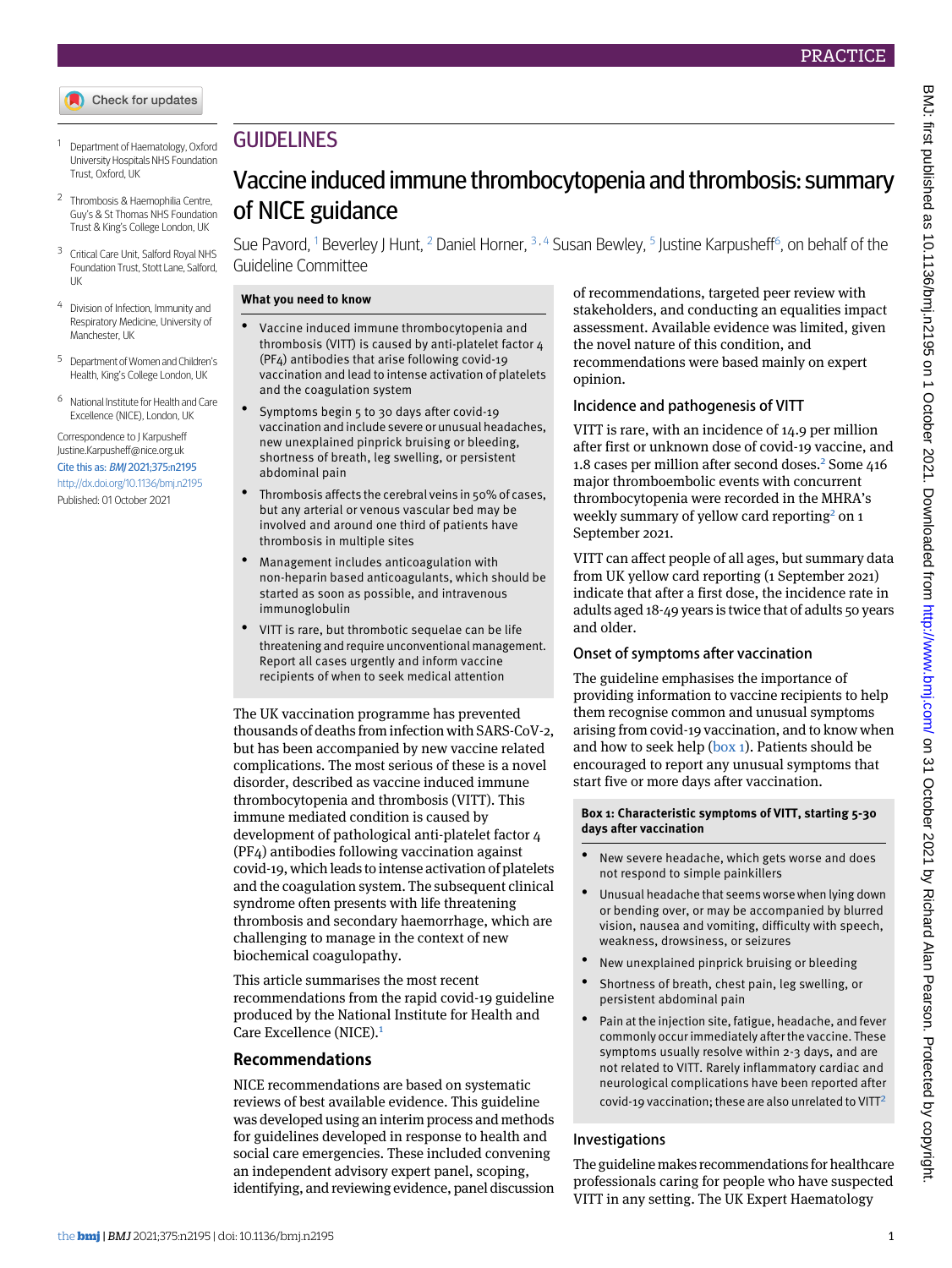Group has developed consensus diagnostic criteria.<sup>[3](#page-3-2)</sup> These were not included in the initial version of the NG200 guideline but have been included here for information ([table 1\)](#page-1-0).

### <span id="page-1-0"></span>Table 1 | Case definition criteria

The UK Haematology Expert Group has developed consensus diagnostic criteria, suggesting that one or more of the following criteria missing or unfulfilled gives a probable, possible, or unlikely diagnosis

| Case definition criteria | . Onset of symptoms 5-30 days post covid-19 vaccine (or up to 42 days if isolated DVT/PE)<br>• Presence of thrombosis<br>• Thrombocytopenia (platelet count <150×109/L)<br>$\bullet$ D dimer >4000 µg/mL (FEU)<br>• Positive anti-PF4 Abs ELISA assay |
|--------------------------|-------------------------------------------------------------------------------------------------------------------------------------------------------------------------------------------------------------------------------------------------------|
| Definite VITT            | • Meets all five criteria                                                                                                                                                                                                                             |
| Probable                 | . D dimer >4000 FEU but one criterion not fulfilled (timing, thrombosis, thrombocytopenia,<br>anti-PF4 Abs), or<br>• D dimer unknown or 2000-4000 FEU with all other criteria present                                                                 |
| Possible                 | • D dimer unknown or 2000-4000 FEU with one other criterion not fulfilled, or<br>• Two other criteria not fulfilled (timing, thrombosis, thrombocytopenia, anti-PF4 Abs)                                                                              |
| Unlikely                 | . Platelet count <150×109/L without thrombosis with D dimer <2000 FEU, or<br>• Thrombosis with platelet count >150×109/L and D dimer <2000 FEU, regardless of anti-PF4<br>Ab result, and/or<br>• Alternative diagnosis more likely                    |

- When assessing people with suspected VITT, ask about their vaccination history, take into account their overall clinical condition:
	- Refer people who are acutely unwell to the emergency department immediately, or
	- ‐ Perform initial tests (full blood count) in primary care if
		- $\Box$  the person is not acutely unwell, and
		- $\square$  same day test results can be obtained, and
		- $\Box$  if they show thrombocytopenia, the person can be referred to the emergency department immediately.
- If thrombocytopenia is present, refer the patient to secondary care immediately. VITT is a potentially life threatening condition and further rapid investigations are required to assess diagnostic probability and inform early management.
- If the full blood count confirms thrombocytopenia, or a strong clinical suspicion of VITT remains, undertake the following tests in secondary care:
	- ‐ a coagulation screen, including Clauss fibrinogen assay and D-dimer measurement
	- ‐ a blood film, to confirm true thrombocytopenia and identify potential alternative diagnoses.
- Some 5% of patients with VITT have a platelet count in the normal range at presentation but which subsequently falls below normal. If a high clinical suspicion of VITT remains, the platelet count should be repeated after two to three days.
- For people with a high clinical suspicion of VITT, perform same day imaging, based on location of symptoms, to confirm the site of thrombosis before starting treatment. Imaging may include head computed tomography (CT) venogram or magnetic resonance angiography to identify cerebral venous sinus thrombosis (CVST); abdominal ultrasound or venogram to identify portal or splanchnic vein thrombosis; CT pulmonary angiography to identify pulmonary embolism; and duplex

compression ultrasonography to identify deep vein thrombosis in the lower or upper limbs.

• For all people with probable VITT, use an enzyme linked immunosorbent assay (ELISA) for PF4 antibodies to confirm diagnosis. If other diagnostic criteria are fulfilled, treatment should commence while waiting for the result. False negative anti-PF4 antibodies are unusual but may occur.

## Management

- Explain to the person and their family members or carers (if appropriate) what a diagnosis of VITT means. Discuss treatments and possible outcomes.
- Involve a clinical haematologist when making decisions about starting and adding treatments.

The UK Expert Haematology Panel has produced a patient information leaflet about vaccine induced thrombosis and thrombocytopenia,<sup>[4](#page-3-3)</sup> which is available on Thrombosis UK's website (<https://thrombosisuk.org/information-fact-sheets.php>).

## Managing thrombosis and the immune response

For people with suspected VITT, immediately give 1 g/kg intravenous immunoglobulin to help remove the anti-PF4 antibodies, prevent platelet activation, and improve the platelet count. For people with VITT and confirmed thrombosis, therapeutic anticoagulation should be started as soon as possible after assessment of the bleeding risk and once the benefits outweigh the risks.

The guideline recommendation at the time of publication is to use non-heparin based anticoagulants in case of cross reactivity with the sister condition, heparin induced thrombocytopenia. If using argatroban, see guideline for additional considerations.[1](#page-3-0)

For people with VITT without confirmed thrombosis, but who have thrombocytopenia with very high D-dimer and a positive ELISA for PF4 antibodies, consider venous thromboembolism (VTE) thromboprophylaxis. Give non-heparin drugs such as direct oral anticoagulants, fondaparinux, or danaparoid sodium, and regularly reassess the benefits and risks of thromboprophylaxis.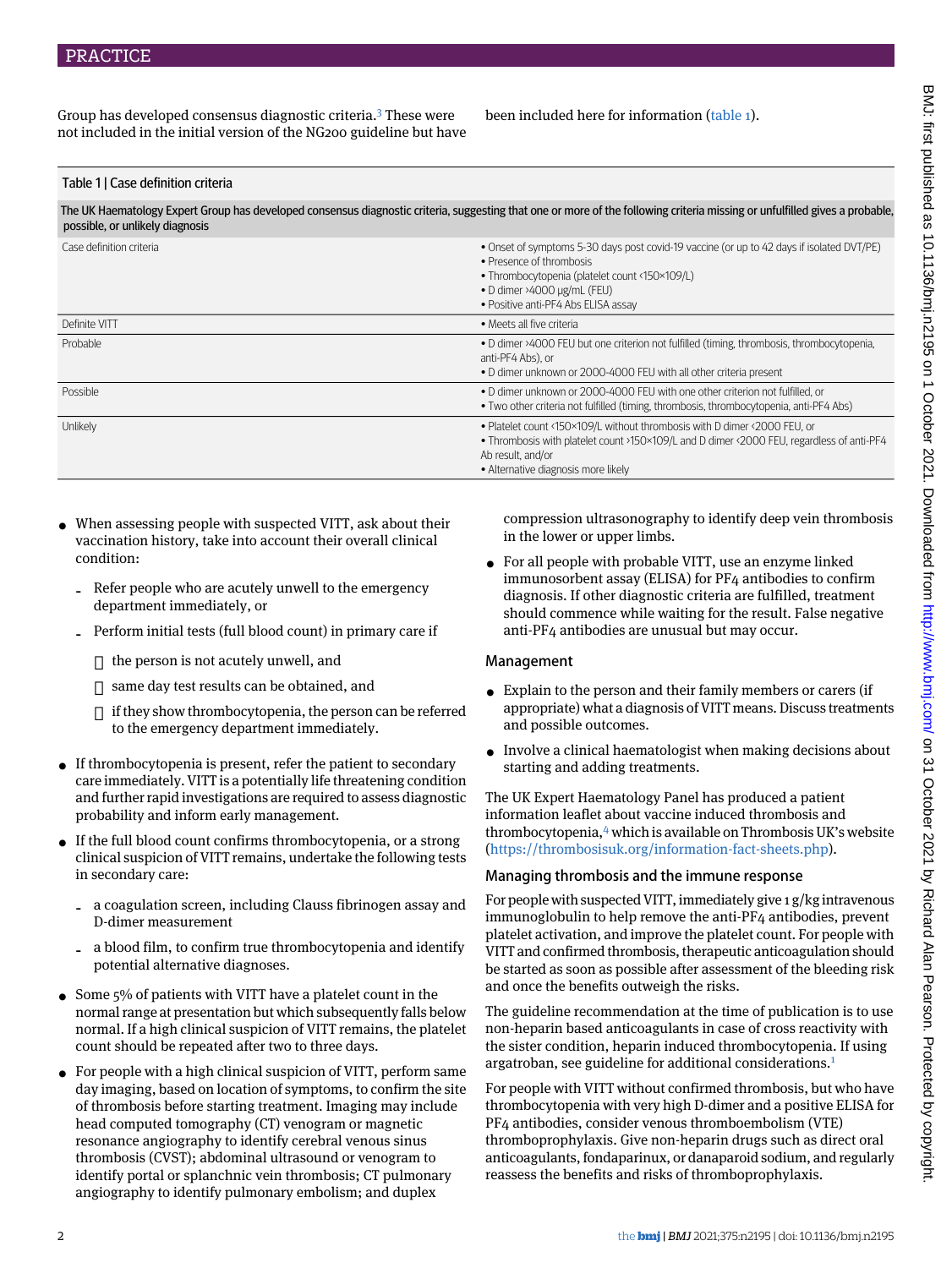• Consider fibrinogen replacement therapy with fibrinogen concentrate or cryoprecipitate to maintain a level of fibrinogen of at least 1.5 g/L.

## Additional considerations for thrombosis

• Discuss the need for early transfer to specialist care, including for surgical interventions, with relevant specialists based on the location of the thrombosis. Take into account the person's clinical condition when determining the urgency of any transfer.

In particular, be aware that some people with cerebral venous sinus thrombosis caused by VITT experience rapid deterioration after appearing clinically well and may benefit from pre-emptive transfer to a centre with neuroscience services.

- For people with VITT who need surgery to treat the thrombosis and who are at higher risk of bleeding because of low platelets or low fibrinogen, give platelet transfusion or fibrinogen replacement.
- <span id="page-2-0"></span>• For people with VITT who have a very low platelet count (under 30×10 9 /L), consider one of the following alternative anticoagulation strategies that may reduce the risk of bleeding:
- ‐ a critical illness dose of argatroban, or
- ‐ a therapeutic dose of argatroban, plus platelet transfusion.

## Further treatment

- Consider adding corticosteroids if intravenous immunoglobulin treatment is insufficient (that is, if there is progression of thrombosis or the platelet count does not rise to an acceptable level).
- Consider plasma exchange with fresh frozen plasma (one volume exchange a day) as an alternative to a second dose of intravenous immunoglobulin.

For people with VITT who have signs of poor prognosis, consider an intensive treatment strategy of plasma exchange and high dose steroids.

• Consider rituximab for people with VITT that has not responded to a second dose of intravenous immunoglobulin or plasma exchange.

The guideline gives advice on the follow-up of patients with confirmed VITT after discharge from hospital, as summarised in [table 2](#page-2-0).

### Table 2 | Follow-up and monitoring

#### All patients with confirmed VITT

| Patients should be kept under the care of the haematology department. Close monitoring is required after discharge |                                                                  |  |
|--------------------------------------------------------------------------------------------------------------------|------------------------------------------------------------------|--|
| 1-2 weeks                                                                                                          | Check D-dimer and platelet count every 2 to 3 days               |  |
| 1-4 weeks                                                                                                          | Perform anti-PF4 ELISA weekly                                    |  |
| 4 weeks-6 months                                                                                                   | Perform anti-PF4 ELISA monthly                                   |  |
| 6 months onwards                                                                                                   | Perform anti PF4-ELISA every 3 months                            |  |
| Patients with confirmed venous thrombosis                                                                          |                                                                  |  |
| At least 3 months after discharge and until anti-PF4 antibodies are no longer detected                             | Continue anticoagulation                                         |  |
| For patients with coronary artery thrombosis or arterial thrombosis in vessels without atherosclerosis             |                                                                  |  |
| At least 1 month                                                                                                   | Continue anticoagulation and consider adding antiplatelet agents |  |

## Reporting cases

- Code and record all diagnoses and all probable, confirmed, and relapsed cases reported, using the MHRA's covid-19 Yellow Card scheme.<sup>[5](#page-3-4)</sup>
- In addition, cases can be reported via the UK Expert Haematology Panel and Public Health England's clinical reporting scheme.<sup>[6](#page-3-5)</sup>

#### **Guidelines into practice**

- Can you describe the presenting clinical, temporal, and biochemical features of VITT? How would you ensure appropriate early investigation in suspected cases, to provide a timely diagnosis and prompt treatment?
- VITT is a new condition with emerging evidence. How do you ensure contribution towards national datasets, to inform future guidance?
- VITT mainly affects people who are previously fit and healthy. They may have notable psychological challenges to face after diagnosis. How do you best support people and their families who have experienced VITT?

#### **Further information on the guidance**

The guideline is part of a series of rapid guidelines on coronavirus (covid-19), developed using interim methods

[https://www.nice.org.uk/process/pmg20/resources/appendix-l-interim](https://www.nice.org.uk/process/pmg20/resources/appendix-l-interim-process-and-methods-for-guidelines-developed-in-response-to-health-and-social-care-emergencies-8779776589/chapter/introduction-and-overview)[process-and-methods-for-guidelines-developed-in-response-to-health](https://www.nice.org.uk/process/pmg20/resources/appendix-l-interim-process-and-methods-for-guidelines-developed-in-response-to-health-and-social-care-emergencies-8779776589/chapter/introduction-and-overview)[and-social-care-emergencies-8779776589/chapter/introduction-and-](https://www.nice.org.uk/process/pmg20/resources/appendix-l-interim-process-and-methods-for-guidelines-developed-in-response-to-health-and-social-care-emergencies-8779776589/chapter/introduction-and-overview)

[overview](https://www.nice.org.uk/process/pmg20/resources/appendix-l-interim-process-and-methods-for-guidelines-developed-in-response-to-health-and-social-care-emergencies-8779776589/chapter/introduction-and-overview). [7](#page-3-6) The recommendations are based on evidence available when the guideline was published on 29 July 2021, it also draws on guidance developed by the UK Haematology Expert Group plus expert opinion. Recommendations will be reviewed and updated as the knowledge base and expert experience develops. Readers should refer to the full guideline on the NICE website for the latest version of the guidance [\(https://www.nice.org.uk/guidance/ng200](https://www.nice.org.uk/guidance/ng200)) and see the NICE coronavirus

page [\(https://www.nice.org.uk/covid-19](https://www.nice.org.uk/covid-19)) for additional NICE rapid guidelines relating to covid-19.

#### **How patients were involved in the creation of this article**

Expert advisory panel members involved in this guideline included lay members who contributed to the formulation of the recommendations summarised here. One lay member of the panel Simon Race, reviewed the draft article and provided comments.